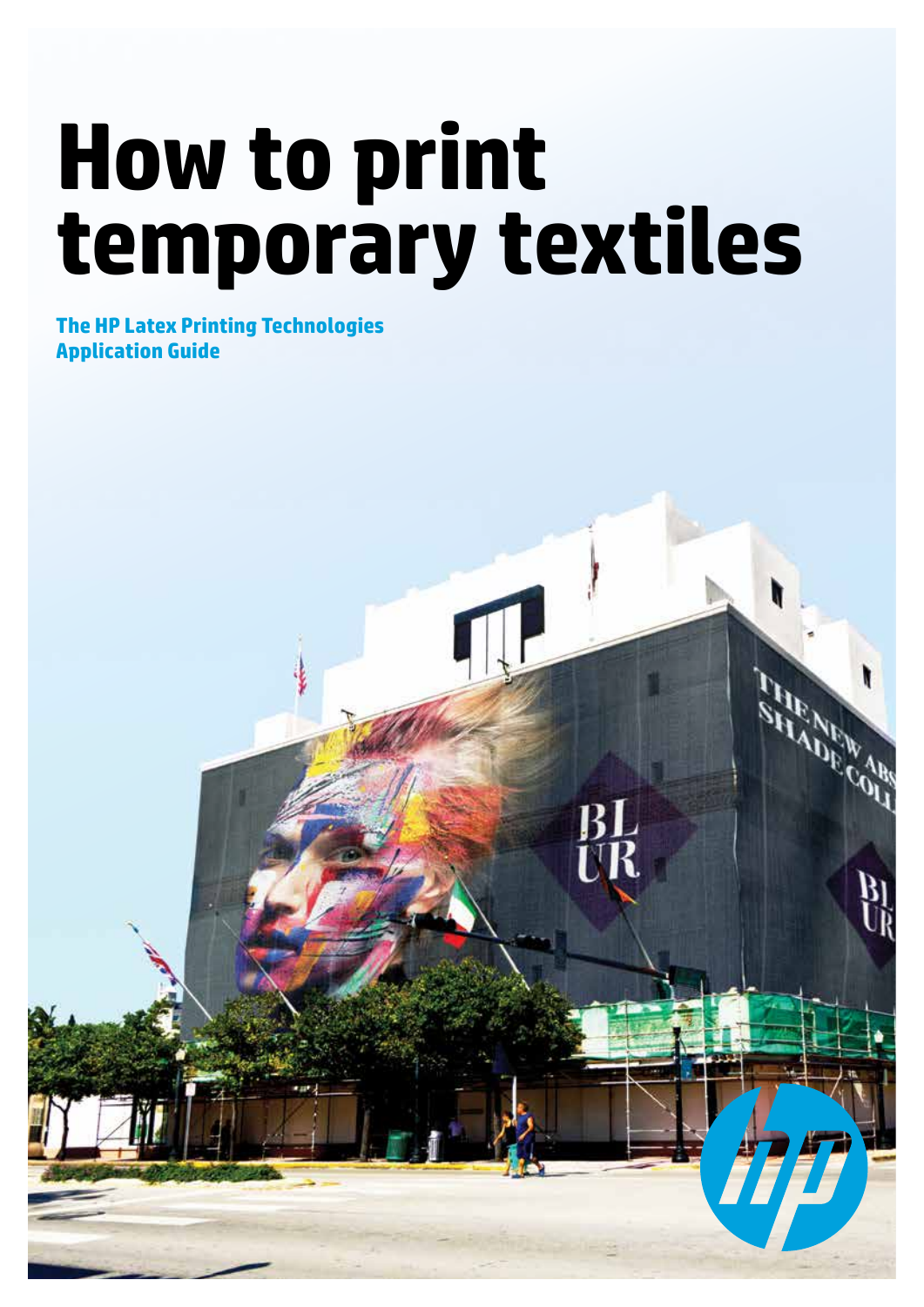# **Printing textiles with HP Latex printing technologies**



# **Preparation before printing**

#### **Preparation before loading the textile**

For best results when printing textiles with HP Latex Printing Technologies, HP recommends the following:

#### **1. Check that temperature/humidity in the room are within the recommended range**

Extremely high/low temperature and humidity can affect behavior of media and/or printhead reliability. See Table 2

#### **Table 2. Specification of printing environment**

|                                                             | Temperature range                       | <b>Humidity range</b>                    | Temperature gradient    |
|-------------------------------------------------------------|-----------------------------------------|------------------------------------------|-------------------------|
| Operating for<br>optimal print quality                      | 20 to 25°C (68 to 77°F)                 | 40 to 60% Relative<br>Humidity           | 10°C/h (50°F/h) or less |
| Operating for<br>standard printing                          | 15 to 30°C (59 to 86°F)                 | 20 to 70% Relative<br>Humidity           | 10°C/h (50°F/h) or less |
| Not operating (in<br>transport storage),<br>ink in tubes    | 5 to 55°C (41to 131°F)                  | 90% Relative Humidity<br>at 55°C (131°F) | 10°C/h (50°F/h) or less |
| Not operating (in<br>transport storage),<br>no ink in tubes | -25 to 55°C (-13 to<br>$131^{\circ}$ F) | 90% Relative Humidity<br>at 55°C (131°F) | 10°C/h (50°F/h) or less |

#### **2. Check which is the correct side for printing**

It can be difficult to identify the correct printing side. Prior to printing, read the label inside the core or the note inserted into the package of the textile to determine the correct printing side. Printing on the incorrect side can result in low color saturation and poor water resistance can be expected.

#### **3. Check that the substrate is correctly attached to the input core.**

Otherwise, you will see poor print quality such as banding or color mis-registration due to substrate advance/skew errors.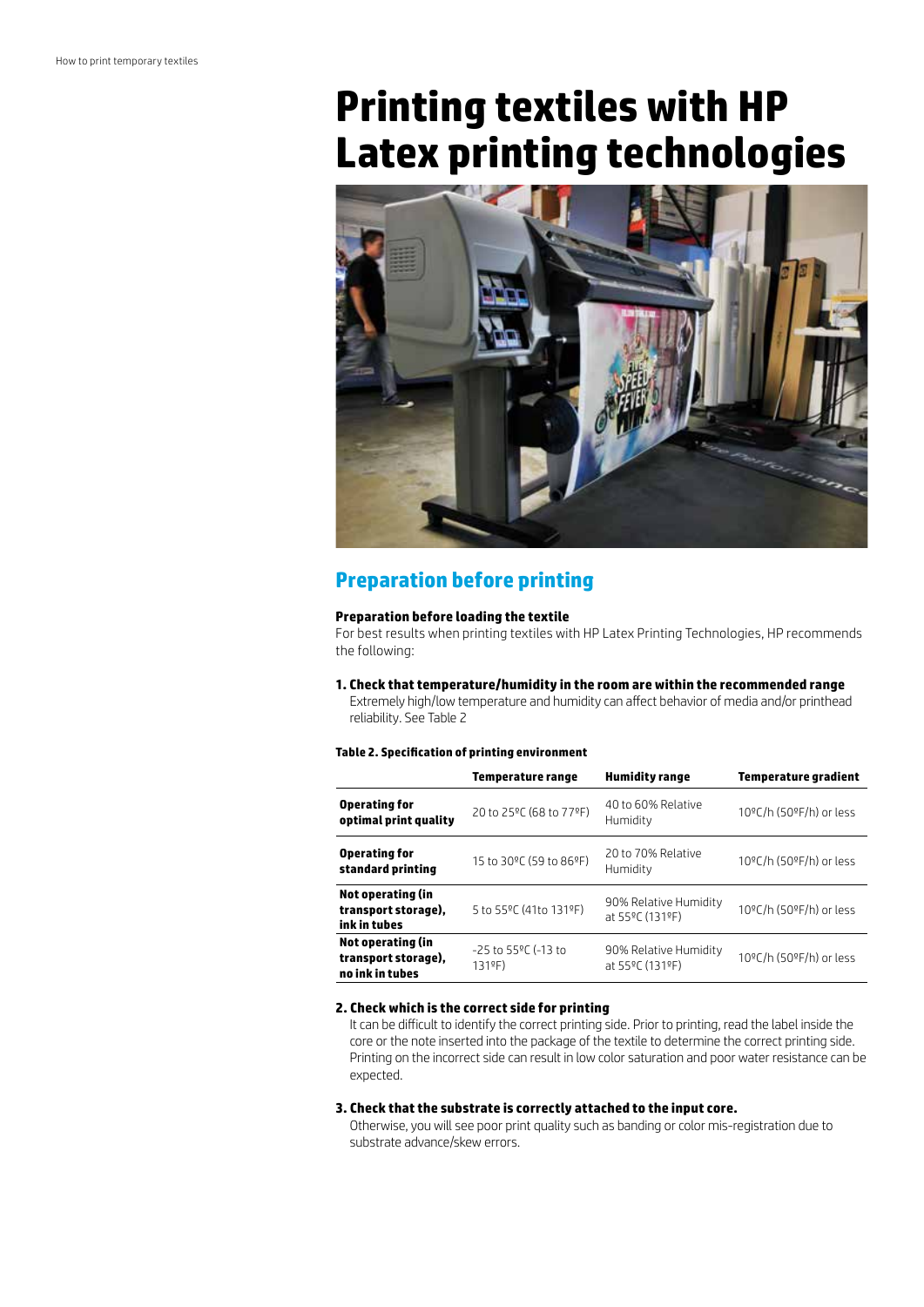



# **Preparation before printing a larger print job**

Before a larger print job, or after not printing for a long period of time, or while ambient temperature/humidity varies significantly, HP recommends performing an:

#### **1. Automatic printhead cleaning.**

When a printer has been left standing for longer periods of time, dried ink may clog the nozzles, which affects image quality. This is easily removed with automatic printhead cleaning.

#### **2. Printhead alignment.**

Precise alignment between printheads is essential for color accuracy, smooth color transitions, and sharp edges in graphical elements.

**Note:** Manual printhead alignment other than automatic is always required when printing textiles since perforation and texture on textiles could impact automatic measurement precision.

When printing with the dual-roll feature, always do a printhead alignment with single-roll set-up prior.

#### **3. Color recalibration.**

The purpose of a color calibration is to produce consistent colors with the specific printheads, inks, and substrate that you are using, and in your particular environmental conditions. After color calibration, you can expect to get identical prints from your printer on different occasions

**Note:** Color recalibration on highly perforated textiles is not supported.

# **Printers referred to in this document**

#### **HP Latex 200 series**

HP Designjet 25500 Printer

HP Latex 260 Printer (formerly the HP Designjet L26500 Printer series)

HP Latex 280 Printer (formerly the HP Designjet L28500 Printer series)

#### **HP Latex 800 series**

HP Designjet L65500 Printer

HP Latex 600 Printer (formerly the HP Scitex LX600 Industrial Printer)

HP Scitex LX800 Industrial Printer

HP Latex 820 Printer (formerly the HP Scitex LX820 Industrial Printer)

HP Latex 850 Printer (formerly the HP Scitex LX850 Industrial Printer)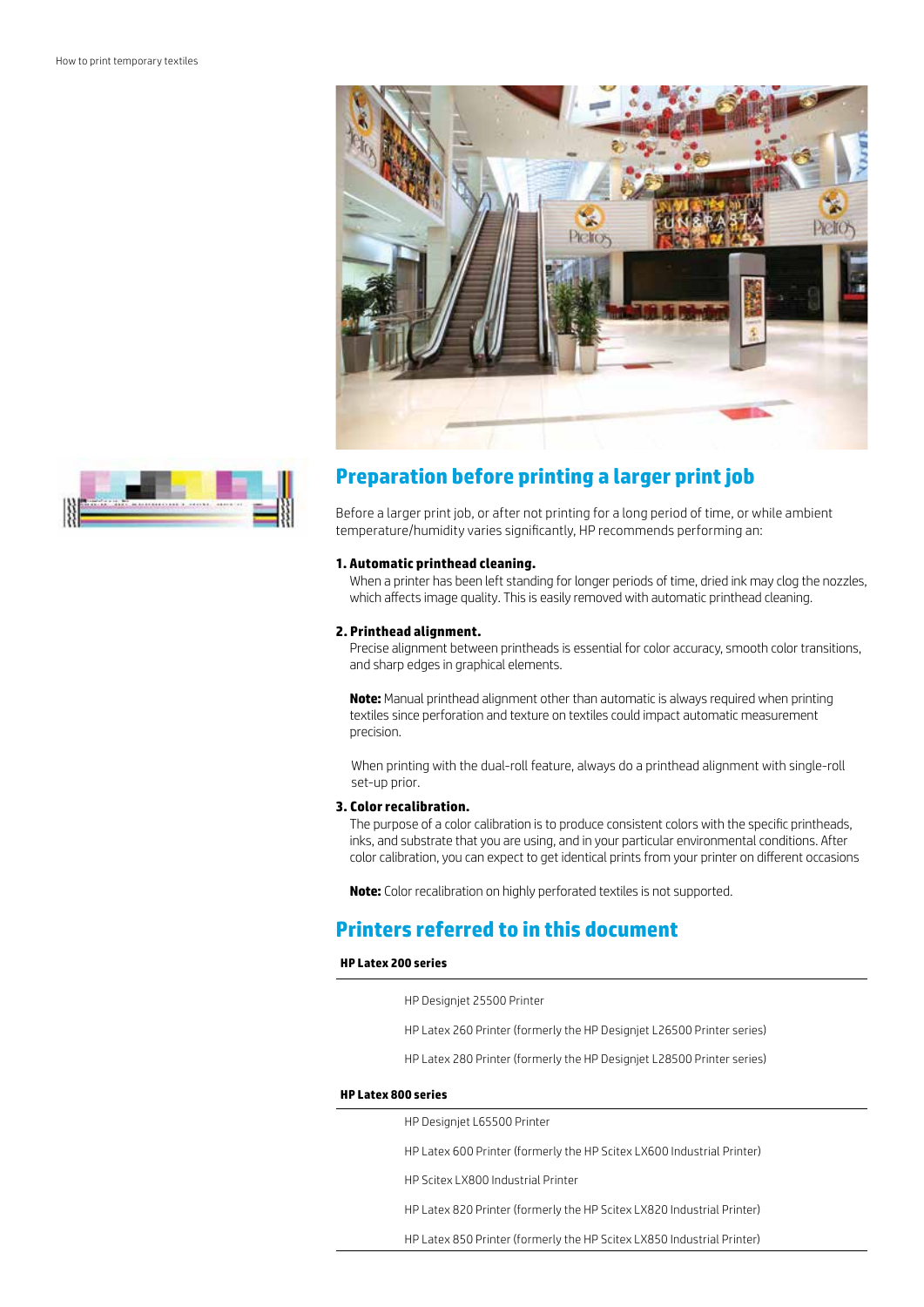There are various types of parent substrates listed in the "Internal Print Server" (HP Latex 800 series printers) or in the "RIP Interface" (HP Latex 200 series printers) related to printing textiles.

#### **HP Latex 200 series printers parent substrates and ink level**

In the RIP profile database, the textile profiles below are ready for customers to copy and fine tune.

- HP Light Textile Display Banner: High Ink; 12 pass
- HP Satin Canvas : Normal level; 16 pass

#### **HP Latex 800 series printers parent substrates and ink level**

- Fabric Polyester Fabric –100%, 150%, 250%
- Specialty- Canvas Polyester –100%, 150%, 250%

#### **As well as tested HP printing material profiles ready in IPS**

- Fabric HP Heavy Textile Banner 250%
- Specialty HP Satin Canvas 150%

# **The printing process**

HP has worked to simplify the process and therefore offers printer settings and ICC profiles to download from the Media Solutions Locator [hp.com/go/mediasolutionslocator.](http://www.hp.com/go/mediasolutionslocator)

It is important to note that no textile is the same: they all require their own, customized settings. Therefore, HP recommends accessing the Media Solutions Locator to download settings for available media. If the textile that you want to use is not available on the Media Solutions Locator, see the "Create a new substrate guide" for your HP Latex Printer.

HP Latex 200 series printers and HP Latex 800 series printers follow different processes when printing. Please see the instructions below on how to print with HP Latex 800 series printers and HP Latex 200 series printers.

### **The printing process: Printing with HP Latex 800 series printers**

**1. Load the media**

**2. Access the Media Solutions Locator to download media settings and color profiles 3. Print**

#### **1. Loading of Textile**

a) In the Internal Print Server on the HP Latex 800 series printers go to: Substrate> Load/Unload.

b) Keep the media smooth and taught and make sure that there are no wrinkles or creases.

- c) Avoid telescoping on the input roll.
- d) Install the ink collector kit before printing on porous textiles (available only on HP Scitex LX800 Industrial and HP Latex 850 printers).

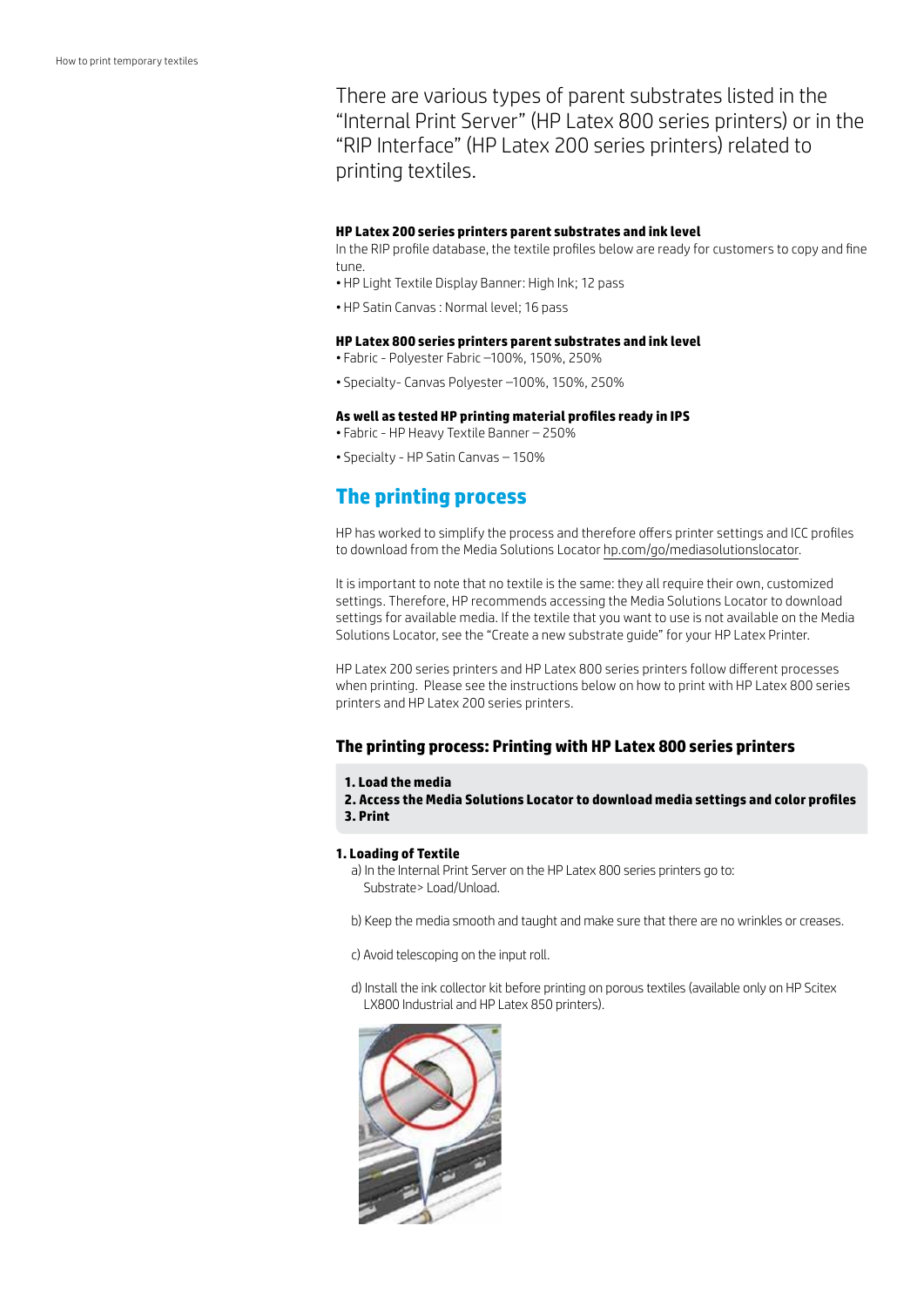You must install the ink collector kit (as pictured below) provided with your printer to protect the printer from the ink that falls through the porous textile. The kit must be removed before printing on non-porous substrates.



The foams in the collector act as a sponge, gradually absorbing more and more ink. When the ink reaches the level of the ink collector ribs, the ink may begin to touch the bottom of the substrate, leaving marks. At this point, you should replace the foams with new ones. In normal usage conditions, foams should be replaced after printing 50 rolls, assuming the material is a textile with 20% porosity.

The figure below shows a printer with a one-piece ink collector installed.



For further details on the ink collector, please see HP Scitex LX800 Industrial and HP Latex 850 printers User Guide and Maintenance Guide

**The ink collector supports flag and mesh substrates that have a weight ≥ 100 g/m<sup>2</sup> , and porosity ≤ 20%. More open weave substrates (such as voile, mesh, sprinkler, or taft) are not supported.**

- 1 Ink collector container
- 2 8-ink collector with replaceable foam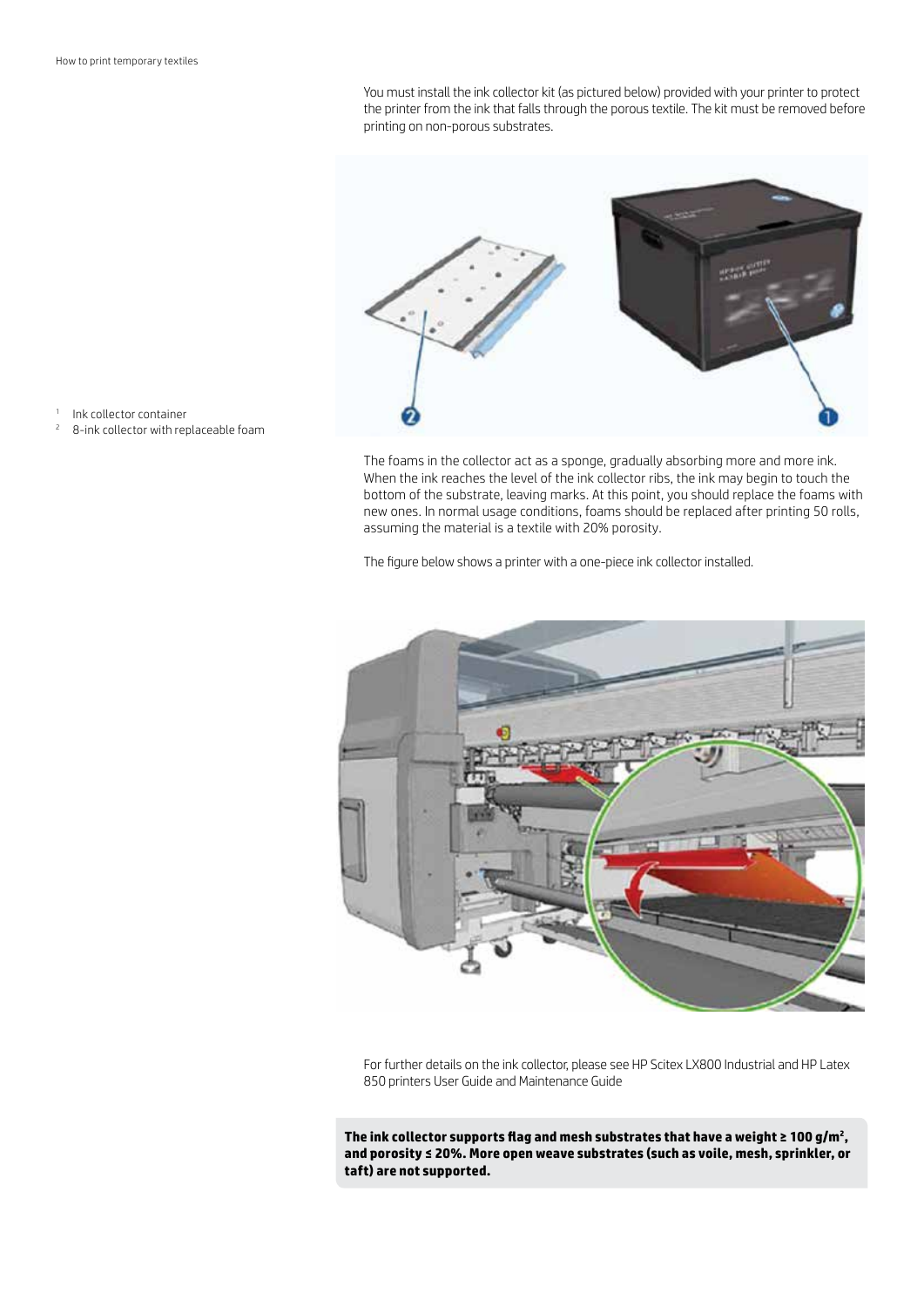e) Follow loading instructions to place the curing plate in a horizontal position (for the HP Scitex LX800 Industrial and HP Latex 600/820/850 printers), before printing.



**Note**: The curing plate should be kept in the down position when the ink collector is installed.

**Note:** This does not apply for the HP Designjet L65500 Printer.

f) Make sure that the position of the media in the input and output is well aligned. If necessary, unload and reload the media.

g) Load media.

**Note:** If you have an unexpected problem at any stage of the substrate loading process, see the Maintenance and Troubleshooting Guide for your corresponding printer model.

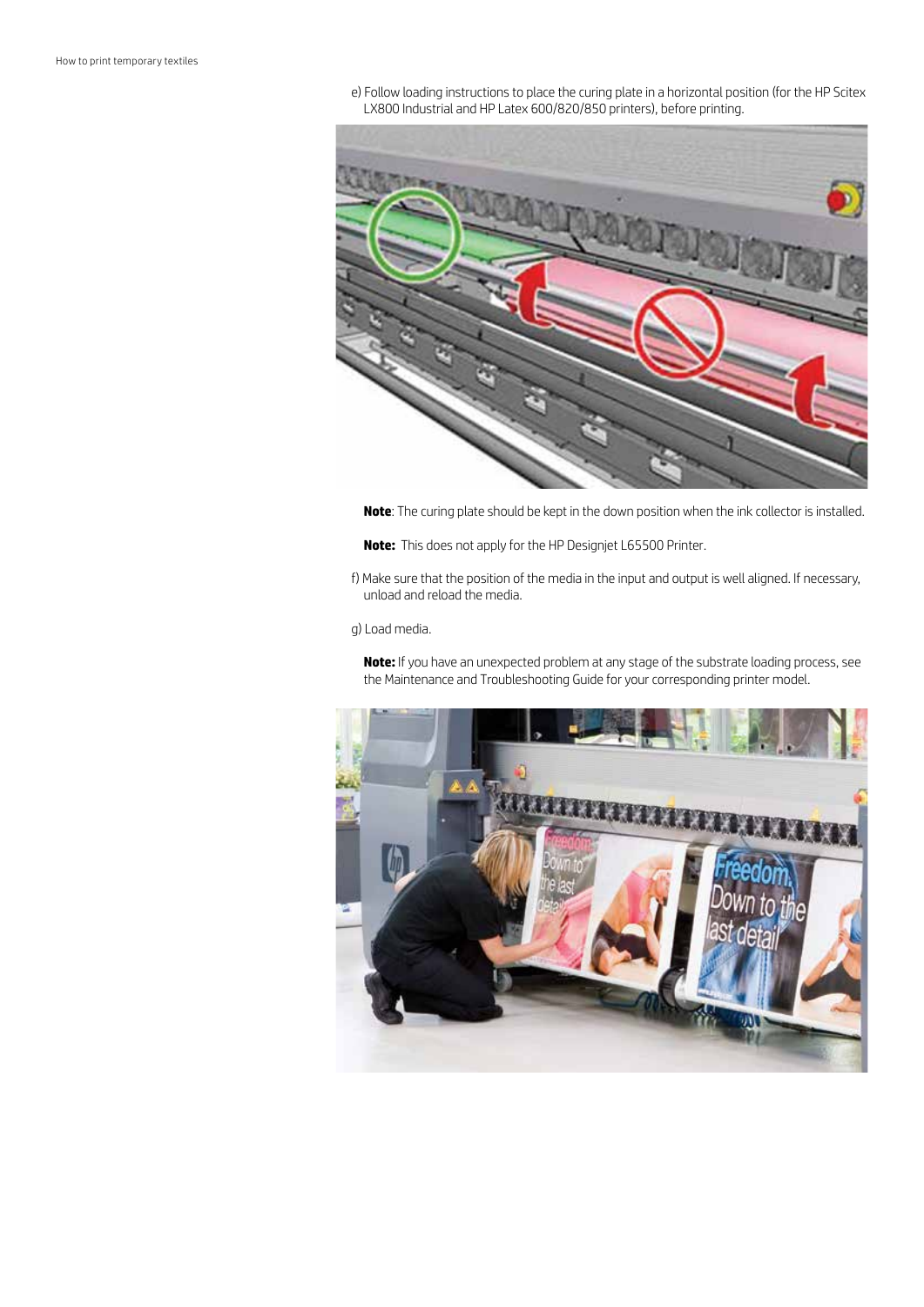#### **2. Download media settings and color profiles**

Access the Media Solutions Locator website and download the printing presets (an OMS file) that must be imported into your printer through EWS (Embedded Web Server). Also download the .ICC file that must be imported into your RIP.

| 32 lagers | AT LINKS                                                   |                              | SAP NONEA                         |                                | future? It excells from a |              | DANN CALING TINE                               |              |                                | <b>STAND SANTA</b>             |
|-----------|------------------------------------------------------------|------------------------------|-----------------------------------|--------------------------------|---------------------------|--------------|------------------------------------------------|--------------|--------------------------------|--------------------------------|
|           |                                                            | 17 Label 239 / HP Schen 1:10 | Belent a supplet                  |                                | Select a grade            |              | <b>Beauty</b>                                  |              |                                | Berthal Link                   |
|           | NF Higgin Selutean Locator - Nember of vocambi-fused : ABL |                              |                                   |                                |                           |              |                                                |              |                                |                                |
|           |                                                            |                              |                                   |                                |                           |              |                                                |              |                                | <b><i>DANIE PERMINE SE</i></b> |
|           |                                                            |                              |                                   |                                |                           | Division     |                                                |              |                                |                                |
| ٠         | <b>Decisi Resear</b>                                       | <b>P. Sularest</b>           | Tuke                              | Ore or                         | Advisormer &              | <b>MAAAN</b> | Regard                                         | <b>CRAAF</b> | Velington                      |                                |
|           | <b>IF Personant Dises Adressed V LLT</b>                   |                              | <b>Talfadimeire</b>               |                                | Tisff eignege             |              | UP Laten DSS (1) Street Avenue 11/2            |              |                                |                                |
|           | HP Light Textile Disclose Renown                           | ÷                            | <b>Toutle</b>                     | <b><i><u>Following</u></i></b> | <b>Bull equippe</b>       |              | 10 Lates \$10 (1) Such America 100             |              |                                |                                |
|           | <b>10 Family Tackle Starrer</b>                            | 나                            | <b>Touth</b>                      | <b>Bulundar</b>                | <b>Buff eighinger</b>     |              | 10 Lates \$10.11 Stock Avenue 100              |              |                                |                                |
|           | HF Durate Fronti Sorie Basier                              | 12                           | Baltiman                          | Flights PuC.                   | <b>Ball legislage</b>     |              | 10 Later 232 in Stoll Admits, 188              |              |                                |                                |
|           | <b>HP Complete Format Bankran</b>                          | w.                           | Earlist                           | Triali                         | <b>Buff is longible</b>   |              | <b>HRILAINH STELLY: JOAN ROOTH AND HRI</b>     |              |                                |                                |
|           | Figure Bacot                                               | Dapan                        | <b>Textile</b>                    | Potreidad                      | <b>Buff is brimper</b>    |              | <b>HFLalan SSS In Europe Middle E</b>          |              |                                |                                |
|           | 101-Mache Sull Heapt 1243                                  | L'Estina                     | Texton                            | <b>Billywalki</b>              | SUS equippe               |              | <b>AT LAND THE FULLION AMOUNT AT</b>           |              |                                |                                |
|           | THOMAS LEW PARTS PR                                        | Jumer's Ellisten             | Texta                             | Pulveillan                     | Bill elitere              |              | HELAND DIG IV LAW EDGINAL A                    |              |                                |                                |
|           | Core Liber 11 to 1000 LS. 30                               | <b>JR CHEWING</b>            | <b><i><u>Barramasine</u></i></b>  | Cad vild                       | Scf victorie              |              | 17 Later 200 IV Earlie Hillin E. Detical       |              |                                |                                |
|           | AIR 3305 GWAY                                              | <b>NACCARETA</b>             | <b>SATAMANIA</b>                  | CHEASENED VAL.                 | SET 6 groups              |              | <b>HELBIN-TEELIV LIBR FINANCE E CARRAE</b>     |              |                                |                                |
|           | Cartical GDT Elertricizea by GDA art Trailers              |                              | 74408                             | Casias                         | <b>SET AUTOUR</b>         |              | <b>HELBAY BOLIV BUYER HOSPIT CARACTER</b>      |              |                                |                                |
|           | DANIAL BOT CRO.                                            | Fine drive                   | Tauta                             | Canies                         | SAT AWNER                 |              | HPLate-SSEr) Autom Visite & Conflict           |              |                                |                                |
|           | Carentau'r ursion, niet                                    | tel Convenience Co.          | <b>SAFAIRMANN</b>                 | <b>CHEIRS</b>                  | Safragrege                |              | HP Laren SSS (1) Europe Wolde E. Certified     |              |                                |                                |
|           | <b>Target</b>                                              | œ                            | Transfer                          | Polyment                       | <b>Safregnese</b>         |              | HPLains SSE IV. NOR america : Carther.         |              |                                |                                |
|           | Foxet law broads apar                                      | <b>Techni Disericities</b>   | Seiner                            | Frank N/C                      | for equipe                |              | 18 Lewi 232 (1 Stok are ice., Certified        |              |                                |                                |
|           | <b>SP 35% To Rocks</b>                                     | <b>Fisher Technol</b>        | Techic                            | Roberton                       | Salt equacy:              |              | 14 Lakes \$55 (1) Month America, - Carolina C. |              | 172 per                        |                                |
|           | URI 5305 or 199 2020 Halls Pain                            | <b>Avenue Schedule</b>       | <b><i><u>Refailenting</u></i></b> | Colorus/ad vity                | Bill a black              |              | 48 Later 000 in North America. - Detified.     |              |                                |                                |
|           | CARPORAKTY LITERATE                                        | 200 L. Jerenettes, CA        | <b>SATAMONIA</b>                  | Capi neur                      | <b>SET RIENGO</b>         |              | <b>HELBIN BEETH BUILDINGS E CARNAL</b>         |              |                                |                                |
|           | PRODUCTS TO ME THE RESIDENT                                | <b>SANUTHOLCA</b>            | Bálthát                           | <b>PIGHT PVC.</b>              | <b>BET-RIENSON</b>        |              | YELKIM BELIY TOPP AINVISE.                     |              |                                |                                |
|           | OF \$\$74 THRIGHT                                          | Fatal Saidas                 | Talette                           | Polyacatad                     | SAT 4 groups              |              | HTLAW-SSE/1 North Alexander                    |              | 252 pm                         | Xx                             |
|           | 10070004                                                   | Grigment                     | Touchis                           | Potentier                      | Bull Abraum               |              | HR Lanes 200 (1) state Partitio last           |              |                                |                                |
|           | France: 020 Mill FT                                        | Presidents                   | Tautik                            | <b>Citrae</b>                  | Bull Alphage              |              | HELMAN BOST Lake Growing T.                    |              |                                |                                |
|           | <b><i><u>PECKER</u></i></b><br>1341 P. N. 12               |                              | <b>Michigan</b>                   | ALC: U.S.                      | <b>Michael</b>            | m.           | AAA ilm kala ka jabiist                        |              | Disemine Settment 1 - 25 of 21 |                                |

**Note:** For the HP Scitex LX800 Industrial and HP Latex 600/820/850 printers, printer settings (OMS file) are included in the zipped file of the ICC row.

| <b>ICC Profile</b>         | to /th to compub/scient.X820_LX850.hp h820.<br>b850 hp heavy textile banner zip |
|----------------------------|---------------------------------------------------------------------------------|
| Load as:                   | [Fabric] Polyester Fabric - 150%                                                |
| Print Mode:                | 6 passes uni                                                                    |
| <b>Input Tension:</b>      | 55Mm                                                                            |
| Output Tension:            | 40M/m                                                                           |
| Vacuum:                    | 15mm+(20)                                                                       |
| Airflow:                   | 80%                                                                             |
| <b>Drying Temperature:</b> | 55°C                                                                            |
| Curing Temperature:        | 100°C                                                                           |

For the HP Designjet L65500 Printer, printer settings (instead of the OMS file) are downloaded and must be entered manually into the printer at the printer configuration page.

#### **Is your media not available on the Media Solutions Locator?**

If your media is not listed on the Media Solutions Locator, identify a similar type of media on the Media Solutions Locator and download the settings. You can then use the settings of this media as a basic starting point, then fine-tune following the instructions in the "Add a new substrate guide" to achieve optimal results.

#### **3. Create a new substrate type**

Import the print presets into your printer by using the EWS (Embedded Web Server). Click on Substrate Presets Management and import your saved .OMS file. Once the file has been imported, the printer automatically creates a new substrate type stored under the "customs category". All settings are automatically specified for every print mode as shown in Figure 1.

#### **Import OMS File through EWS.**

| Status<br>Supples           | Substrate preset management                    |                                                     |
|-----------------------------|------------------------------------------------|-----------------------------------------------------|
| <b>History</b>              | Import                                         | Export                                              |
| Usage                       |                                                |                                                     |
| Accounting                  | Follow these steps to import substrate preset: |                                                     |
| Maintenance                 |                                                | 1. Locate the substrate preset file that you have d |
| Firmware update             |                                                | Latest substrate preset fies located at H           |
| Substrate preset management |                                                | 2. Use the BROWSE button to select the recently of  |

**Note:** For the HP Designjet L65500 Printer, simply copy the printer settings into the corresponding IPS column.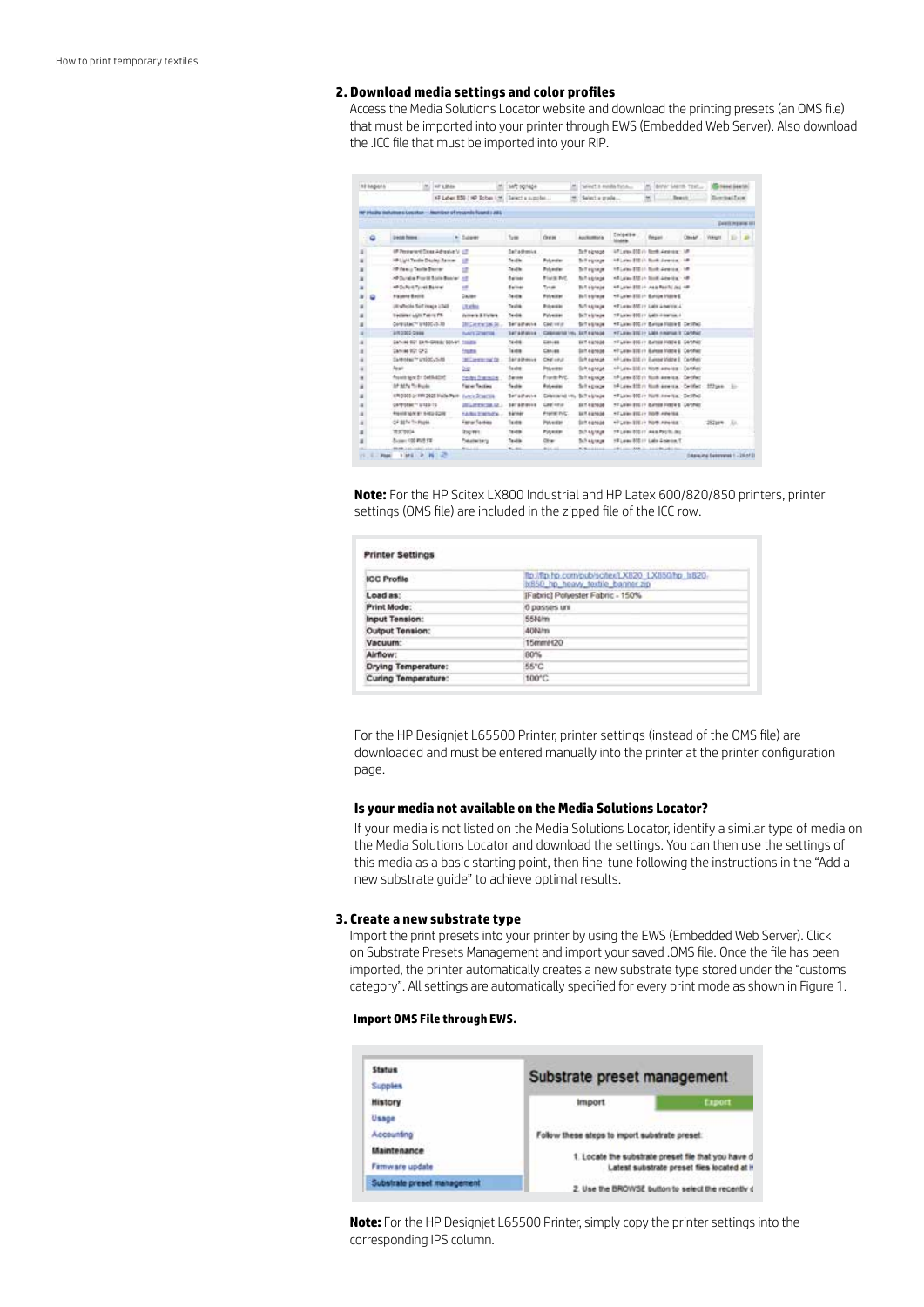#### **Parents substrates in the HP Latex 800 series printers**

| Name              | Source                         | Settings                                      | Color                 |
|-------------------|--------------------------------|-----------------------------------------------|-----------------------|
| <b>New Fabric</b> |                                |                                               |                       |
| Created from:     | Polyester fabric-150% (Fabric) |                                               |                       |
| Step 1:           |                                | Select the print mode that you want to modify |                       |
|                   | <b>D</b> Passes:               | Bidi<br>6                                     | <b>Print test</b>     |
|                   |                                |                                               | Print<br>adjustment   |
| Step 2:           | Modify the print mode settings |                                               |                       |
|                   | Temperatures                   |                                               | Min.-Max.             |
|                   | Curing temp:                   | °C<br>싉<br>85                                 | $(70 - 100)$          |
|                   | Heating temp:                  | $\Leftrightarrow$ 'C<br>55                    | $(45 - 60)$           |
|                   | Substrate control              |                                               |                       |
|                   | O Output tension:              | Nim<br>۲<br>60                                | $(25 - 65)$           |
|                   | O Input tension:               | N/m<br>싉<br>75                                | $(75 - 75)$           |
|                   | Airflow:                       | 싉<br>$\sim$<br>50                             | $(50 - 100)$          |
|                   | Vacuum:                        | $\mathcal{N}_\mathrm{p}$<br>쉐<br>15           | $(1.00 - 35.00)$      |
| Help              | Print mode table               | <b>Reset</b>                                  | Finish<br><b>Next</b> |

#### **4. Color Calibration:**

Click on Substrate / Settings / Color / Print Plot to perform an automatic color calibration.

Once the automatic color calibration is done, the ink restriction value will be changed accordingly based on measurement results and displayed at the ink restriction value interface (shown below in Figure 3). The value can also be modified manually for customized application requirements

**Note:** Color calibration on heavy perforated textiles is not supported.

#### **Ink restriction value interface**

| Settings                                                               |                                               | Calar    |    |   |                |            |
|------------------------------------------------------------------------|-----------------------------------------------|----------|----|---|----------------|------------|
| <b>Vinyl Calendered Sbk T</b>                                          |                                               |          |    |   |                |            |
| Created from: Vinyl-Calendered-100% (Self adhesive)                    |                                               |          |    |   |                |            |
| Adjust the color settings for this substrate:<br>Ink restrictions plot |                                               |          |    |   |                |            |
|                                                                        |                                               |          |    |   |                |            |
|                                                                        |                                               |          |    |   |                | Print plot |
| Ink restriction values                                                 |                                               |          |    |   |                |            |
| Yellow                                                                 | Adjust the ink restriction percentages.<br>89 | Magenta: | 89 | 승 | Light magenta: | ÷<br>89    |
| Cyan:                                                                  | ₩<br>89                                       | Black:   | 97 | 싂 | Light cyan:    | ₩<br>89    |
|                                                                        |                                               |          |    |   |                | Reset      |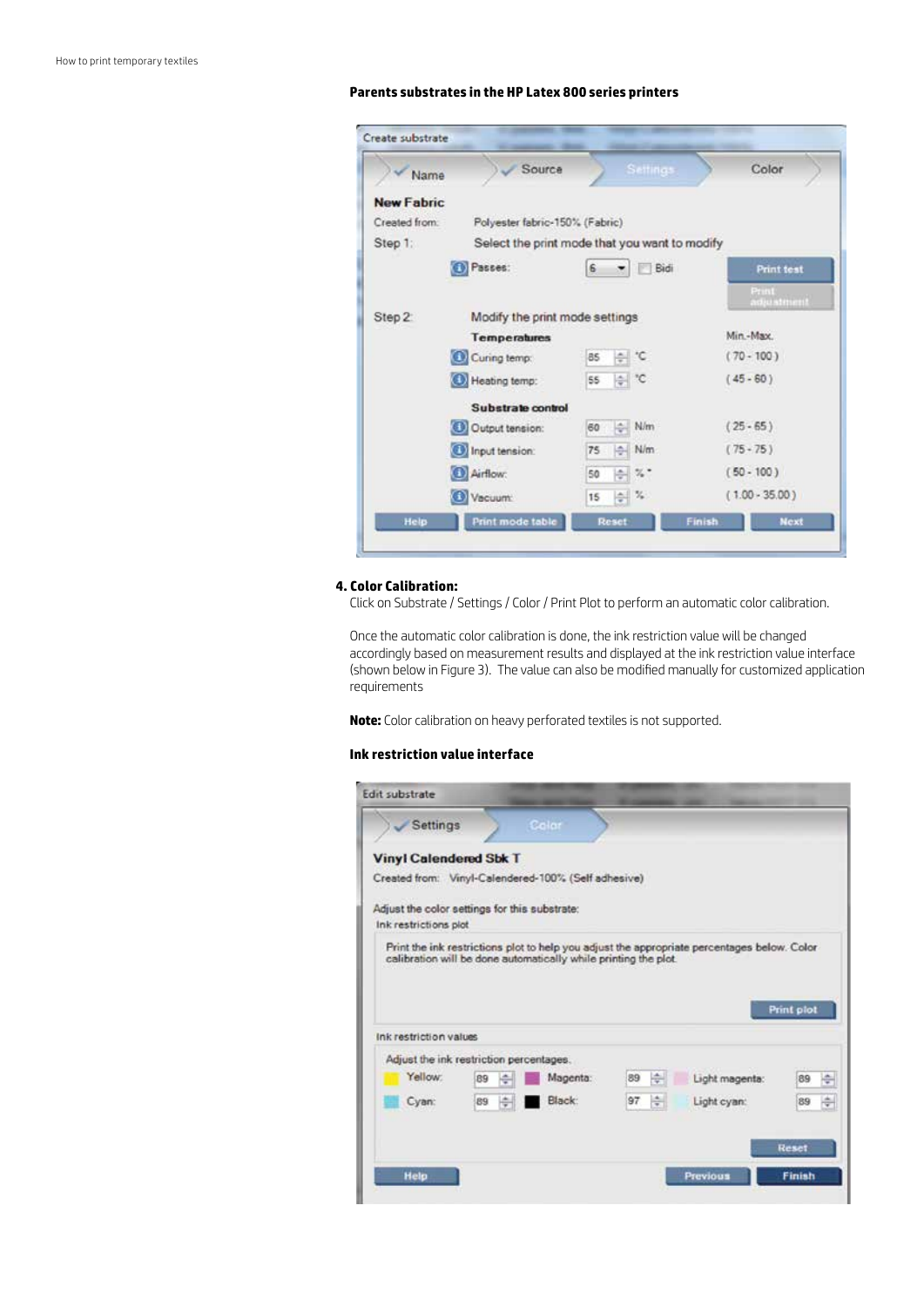#### **5. Import the .ICC file into your RIP**

**Note:** If you prefer to generate new ICC profiles on specific media that is not listed in the media locator, a Barbieri 6 mm aperture lens is recommended (rather than 2 mm) for patch measurement in order to minimize surface texture impact.

#### **6. Specify print mode and substrate and send this job to the Internal Print Server** Do this in your RIP.

#### **7. Open the RIP file in the IPS**

Go to "Add new job icon" and open the file.

#### **8. You are now ready to start printing**



#### **The printing process: Printing with HP Latex 200 series printers**

#### **HP recommended print modes**

**HP Latex 200 series printers: 10 pass bidirectional. Normal ink setting.**

#### **1. Load the Media**

a) At the printer's front panel, select the icon , then select Substrate load > Load roll.

b) Alternatively, feed the media into the printer until the printer grasps it. The front panel will guide you through the following steps.

c) Carefully insert the leading edge of the substrate above the black-ribbed roller, making sure the substrate remains taut during the process. Avoid pulling excess substrate from the roll, which could cause skew. Also avoid rewinding the substrate manually unless the printer asks you to do so.

d) If the substrate is smaller than printer width, it's better to locate the substrate in the 2<sup>nd</sup> position of the spindle so it is as central as possible to improve the drying process.

#### **Figure 1**



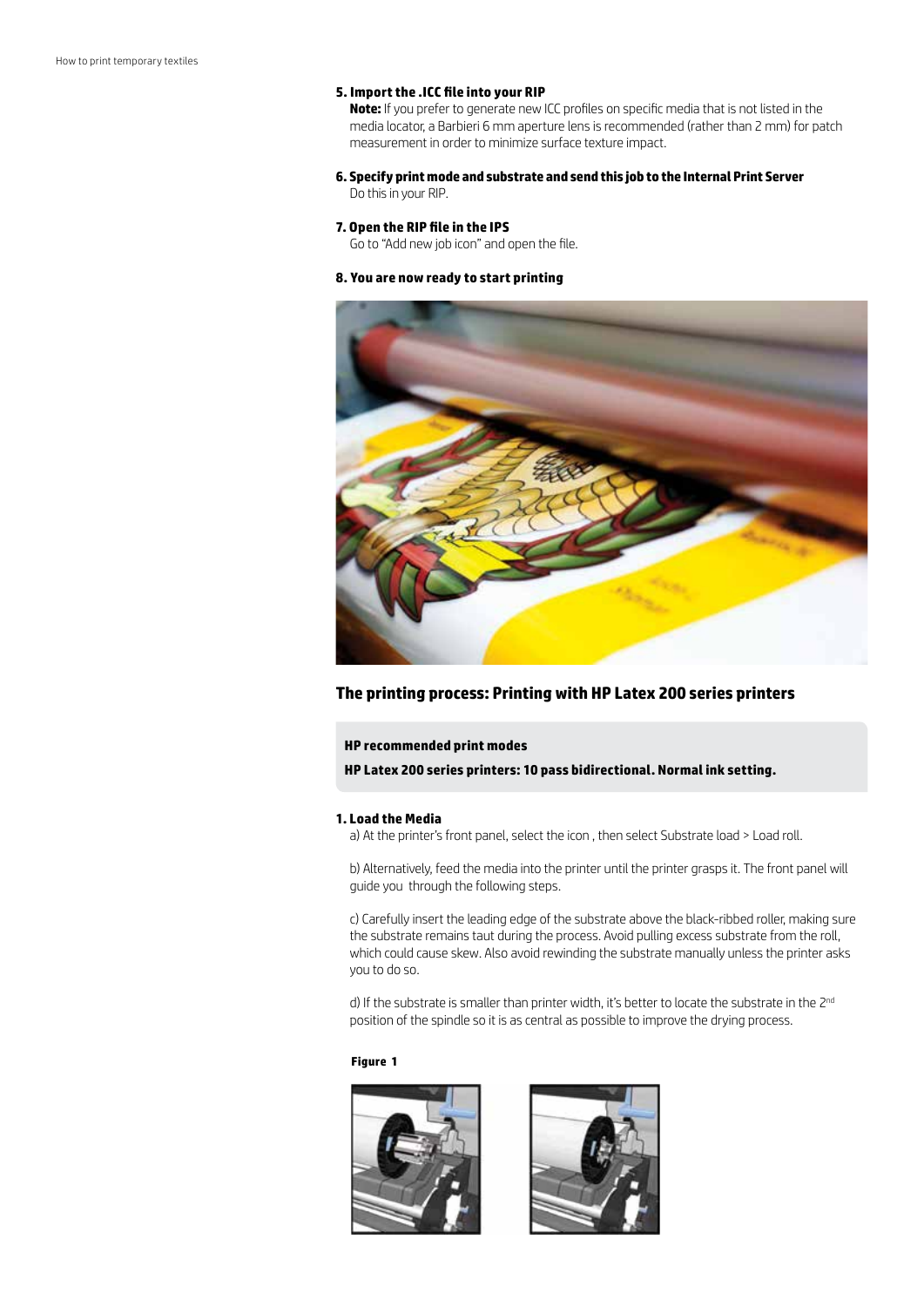e) After the printer beeps, select the correct substrate category "fabric" from the front panel.

f) Install the edge holders.

#### **Figure 2**



The magnetic edge holders are recommended for fabric printing and designed to prevent the edges of the substrate from rising while printing.

**Figure 3**



The edge holders should be placed on the platen so that they slightly overlap the left and right edges of the substrate. The edge holders fit into holes in the platen, and they are magnetic, which helps them to stay in place.

#### **Figure 4**



The following picture shows an edge holder in place, overlapping the edge of the substrate.

g) The printer checks the substrate in various ways and may ask you to correct problems with skew or tension. Wait until the substrate emerges from the printer. The printer calibrates the substrate advance itself.

**Note:** If you have an unexpected problem at any stage of the substrate loading process, see the Maintenance and Troubleshooting Guide for your corresponding printer model.

**Tips:** It is recommended to use the textile loading tool in the loading process of soft textile material with HP Latex 260 and 280 printers.

**Tips for the HP Designjet L25500 Printer series:** If you do not have a textile loading tool, an alternative is to cut a strip of another substrate of a similar width to the textile and around 0.5 m in length. Polyester (backlit) substrates are the best for this purpose because of their stiffness. Lay this strip of substrate on top of the leading edge of the textile and load the two together as described below. After loading, the substrate strip will probably fall on the floor on the far side of the printer; if not, remove it.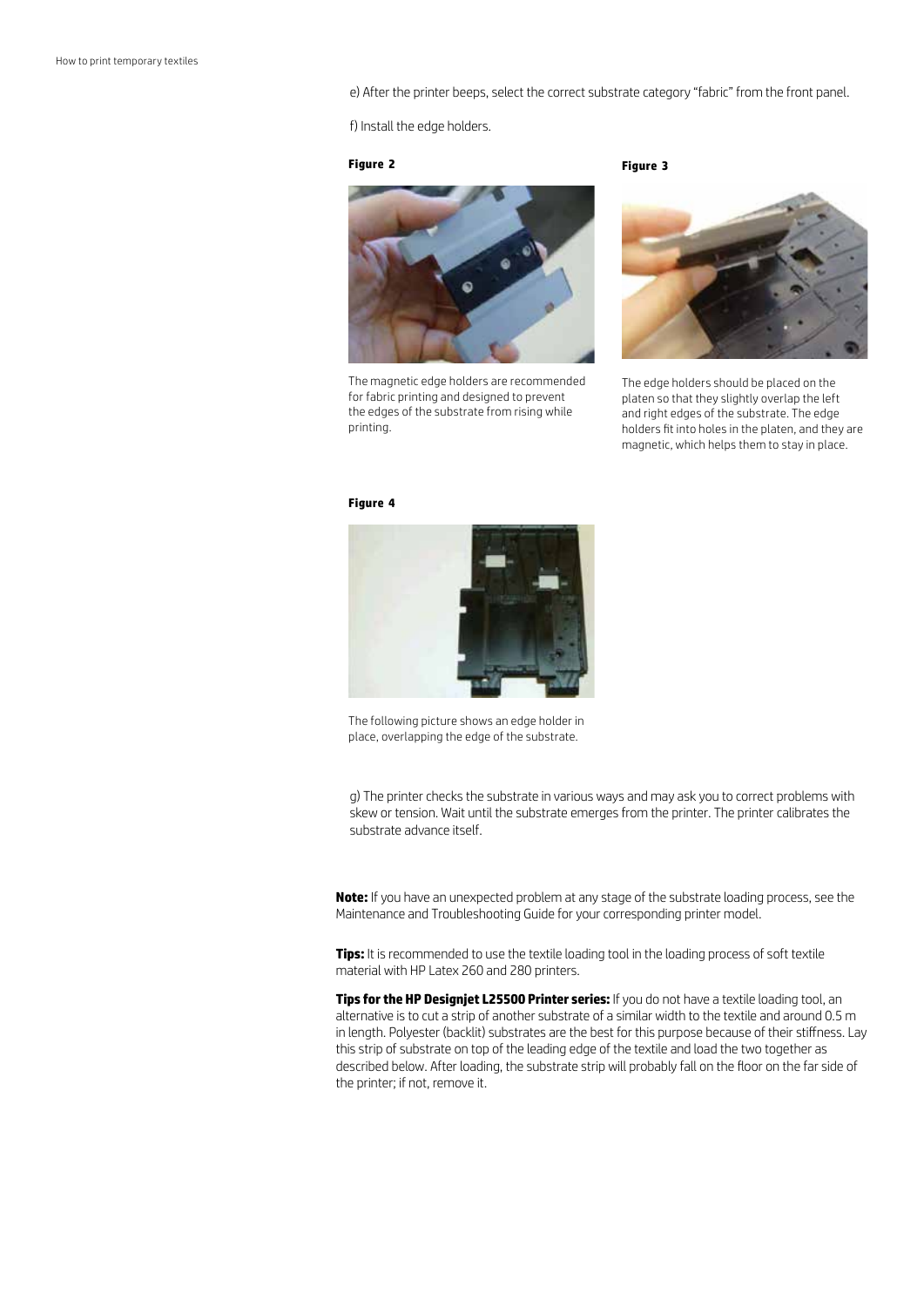#### **2. Download media settings and color profiles**

Access the Media Solutions Locator website and download the printing presets and color profiles that must be imported into your printer.

If you cannot find the profiles for your substrate on the Media Solutions Locator, check availability with your RIP vendor or substrate supplier.

| All Regions |                                               | M. HE Lates |                                                      | Soft righter         |                            |                                 | Select a mada have                      | Exter Search Text.                           |                | <b>SG Roadt Starch</b>     |
|-------------|-----------------------------------------------|-------------|------------------------------------------------------|----------------------|----------------------------|---------------------------------|-----------------------------------------|----------------------------------------------|----------------|----------------------------|
|             |                                               |             | HP EASIX 230 / HP DUASY! M. ( Subst a supplie        |                      |                            | 50000.0.0300                    |                                         |                                              | <b>Search</b>  | <b>Counting Even</b>       |
|             | <b>Pleylia Solutions Listature</b>            |             | <b>Bomber of motorist hour r 214</b>                 |                      |                            |                                 |                                         |                                              |                |                            |
|             |                                               |             |                                                      |                      |                            |                                 |                                         |                                              |                | <b>Excel Insertal City</b> |
| Q           | <b>Hode liams</b>                             |             | <b>Societ</b>                                        | Type                 | <b>Grade</b>               | <b>Aspitostons</b>              | <b>Compatta</b><br><b>Models</b>        | Esport                                       | Cased:   Weart |                            |
|             | 19 List Texte Sachy Server                    |             | ÷                                                    | <b>Textile</b>       | Actualder                  | Schwarzen                       |                                         | IR Laws DS11 Rolls America 107               |                |                            |
|             | <b>RP Has to Taylor Senior!</b>               |             | Ħ                                                    | Taxilla              | <b>Hotvester</b>           | <b>BAT EQIAGE</b>               |                                         | HPLEN/2011 RETEAM (EA)                       |                |                            |
|             | 87 Durchie Frankli Scinn Banner, Inf          |             |                                                      | <b>Barner</b>        | Reported (RVC)             | Self-panece                     |                                         | HP Later 200 11 Rock America: 607            |                |                            |
|             | AP DuRent Toyota Section                      |             | 퍈                                                    | <b>Saine</b>         | Tovek                      | Schooner-                       | HP (www.2007) www.Pacific.com NP        |                                              |                |                            |
|             | <b>Theologic Light Palott PB</b>              |             | Aritma & Hillers                                     | Textile              | Ritmedien                  | Schepiege                       |                                         | HELEN 25011 LES AVECULA                      |                |                            |
|             | Comster * #1000.0-91                          |             | IM Commercial Or                                     | <b>Sef</b> sthems    | Cast vind-                 | Sett agrees.                    | HPLANS 2007) Europa Videla E. Carifice  |                                              |                |                            |
|             | Extra litt 5ht                                |             | Trentos                                              | Toutle               | Canuse                     | Saft signed                     | Influenciabili Europe Vaste E. Continue |                                              |                |                            |
|             | 100 10 US R.J                                 |             | Army Tradition                                       | <b>Tell</b> admitted | Calendar 45 146            | TH'S Algebra                    |                                         | HP Lewis 2001 F. Alex Pacific Ltd. Card Tech |                |                            |
|             | AVA 2010 or VAN 2012 Made Pent Aurey Creation |             |                                                      | Lef's distant        |                            | Calendaries (Inc. Seft excepts) |                                         | AP LESS 20019 ROTE America: Carollect        |                |                            |
|             | Carerated <sup>ro</sup> U100-18               |             | <b>28 Contractive! Dr.,</b>                          | <b>Salf advance</b>  | Castrollut                 | Schauser.                       |                                         | HP Lease 200 TX Bureck Vision E. Central     |                |                            |
|             | Canves 501 CPO                                |             | Dadox                                                | Taylor               | Cancas                     | <b>THR</b> expenses             |                                         | PP-Lates 200-TV Raincle-USSIN T              |                |                            |
|             | \$1004.155 PER FE                             |             | Preudentient                                         | Textok               | Other                      | Set agrees                      |                                         | INFLANK 2001 9 Latit America B               |                |                            |
|             | Seanau Russ Eatries                           |             | Versicht hider                                       | Denner               | <b><i>Regista IPVC</i></b> | Dark alankak                    |                                         | HP Lakes 200 11 Alace Pacific can            |                |                            |
|             | <b>Furn Insight Business</b>                  |             | <b>Yearing hidde</b>                                 | Terrori              | Forda BVC                  | Self-aquege.                    |                                         | HP Laise 200 11 Buch America:                |                |                            |
|             | <b>INDIAN COLL</b>                            |             | <b>VW14036 PAD</b>                                   | <b>Barner</b>        | Promotivity                | Schepisco                       |                                         | HPLAN: 2007 FRETT AMPROL                     |                |                            |
|             | TT Flasiator Deutre Face Fil152               |             | Arres & Itales                                       | Taylor.              | <b><i>Fishvaanar</i></b>   | Saft a crace                    |                                         | HP Lakes 2001 K Hale Pacific Leo             |                |                            |
|             |                                               |             | 77 Electrics Ventus Denner 1873, Justice's & Holens. | <b>Touche</b>        | Roberter                   | On'll eignings.                 | 107 Lates 20011 Assa Pacific Lac        |                                              |                |                            |
| ×           | Mediated Substitutions (NR 210)               |             | Anters & Milete                                      | Texte                | Romane                     | Schupser.                       |                                         | RR Large 200.19 Ronte Avenue,                |                |                            |
|             | Matiatex CalifiCanville BVV 220               |             | <b>Arters &amp; Waters</b>                           | Takes                | <b>Fistivated</b>          | EST HOMES                       |                                         | HPLAN+2001+ Narth America:                   |                |                            |
| ٠           | Diploy House 21                               |             | <b>Daniel Scottline</b>                              | Textile              | 00001                      | Softwares,                      | Hilf Latins 200 FF Parson Watch T       |                                              |                |                            |
|             | <b>Eighes Frentz late</b>                     |             | From Namily                                          | Renter               | Point PVC                  | Schageage                       |                                         | <b>RELEAS 10014 Rules Limit F</b>            |                |                            |
|             | Deres HOPOPHEE                                |             | Aurus Taxban                                         | Tavas                | Center                     | Est borsos                      |                                         | HPLANK20071 Exhibit 10009 E                  |                | <b>Janers</b>              |
|             | 31401 Forder-Oct 103u disease 9 Equation      |             |                                                      | Tür.                 | Frontic                    | Schalpage.                      | HP Lease 200 Hr Lath America D          |                                              |                |                            |

**Note:** For the HP Latex 200 series printers, download the file in terms of RIP (.OML for Onyx and . CALPATCH for Caldera) from the media locator and then import to the corresponding RIP.

#### **Is your media not available on the Media Solutions Locator?**

If your media is not listed on the Media Solutions Locator, identify a similar type of media on the Media Solutions Locator and download the settings. You can then use the settings of this media as a basic starting point, then fine-tune following the instructions in the "Add a new substrate guide" to achieve optimal results.

#### **3. Install the media profiles on your RIP. Follow RIP instructions on how to proceed.**

**4. The printer will indicate that you are ready to start printing.**

#### **The printing process**

**This page gives you an overview of different settings and parameters that can be changed to optimize the print quality when printing textiles with HP Latex printers.** 

#### **Download the most current firmware and change settings "on the fly"**

With the most current firmware for HP Latex printers, it is no longer necessary to pause the print job to change settings. Adjustments can be changed while printing, speeding up the process for you.

#### **Basic settings to change when optimizing print quality**

All the settings below can be modified to optimize print quality or when printing a custom substrate.

#### **Recommended default setting**

Recommended default settings in the HP Latex 800 series printers for parent substrate "Fabric."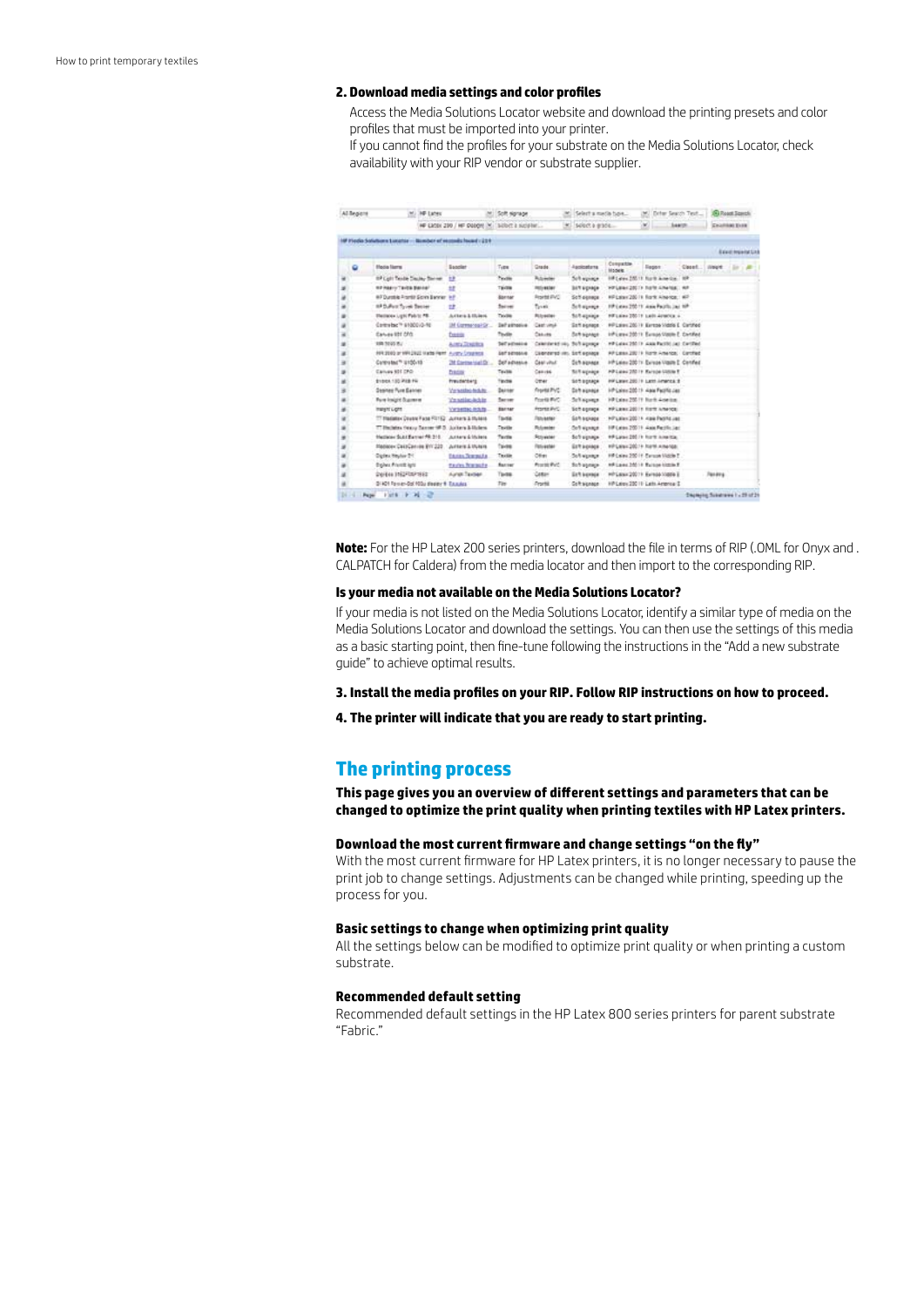

**Table 1. Application of outdoor temporary textile/flag and backlit/light box displayy**

| Substrate<br>family | Printmode    | Ink<br>level | <b>Drying</b><br>Temp | Curing<br>Temp | Heating<br>Airflow | Autotracking Input<br>(OMAS) | Tension | <b>Output</b><br>Tension | Vacuum |
|---------------------|--------------|--------------|-----------------------|----------------|--------------------|------------------------------|---------|--------------------------|--------|
| Fabric              | 10 Pass Bidi | 250% 55      |                       | 85             | 60                 | Yes                          | 55.     | 40                       | 15.    |
|                     | 6 Pass Bidi  | 150% 55      |                       | 95             | 50                 | Yes                          | 65      | 50                       | 15.    |
| Fabric              | 12 Pass Bidi | High 55      |                       | 100            | 35                 | Yρς                          |         |                          | 20     |

Recommended default settings in the HP Latex 200 series printers for parent substrate "Fabric."

#### **Table 2. Application of outdoor temporary textile/flag and backlit/light box display**

| family | Substrate Printmode | <b>Ink</b><br>level | <b>Drving</b><br>Temp | Curing<br>Temp | Heating<br>Airflow | Autotracking Input<br>(OMAS) | Tension | Vacuum |
|--------|---------------------|---------------------|-----------------------|----------------|--------------------|------------------------------|---------|--------|
| Fabric | 12 Pass Bidi        | Hiah                | 55                    | 100            | 35                 | Yρς                          |         | 20     |

#### **Table 3. Application of indoor temporary textile:**

| family | Substrate Printmode | Ink<br>level | <b>Drving</b><br>Temp | Curing<br>Temp |    | Autotracking Input<br>(OMAS) | Tension | Vacuum |
|--------|---------------------|--------------|-----------------------|----------------|----|------------------------------|---------|--------|
| Fabric | 12 Pass Bidi Normal |              | 55.                   | 95             | 30 | Yρς                          | ר ו     | 20     |

#### **Print Modes**

There are many print modes available for optimizing productivity and image quality. For the HP Latex 850 Printer, the substrate type "Fabric-Polyester 250%" includes 10, 14, and 18 passes.

For the HP Latex 260 Printer, the high ink level allows 12, 16, 20, 24, and 28 pass printing.

#### **Number of Passes**

Specifies how many times the printheads print over the same area of the surface. The higher the number of passes, the higher the print quality and color vibrancy, however print speed is lower. HP recommends changing the number of passes by one step at a time.

**Note:** Print modes with less than 6 passes are printed unidirectional.

#### **Curing Temperature**

Curing is needed to coalescence the latex particles, creating a polymeric film which acts as a protective layer, while at the same time removing the remaining liquid from the print. Curing is vital to ensure the durability of the printed image.

HP recommends changing temperature in steps of 5˚ C (41˚ F) as many times as needed since textiles are sensitive to heat.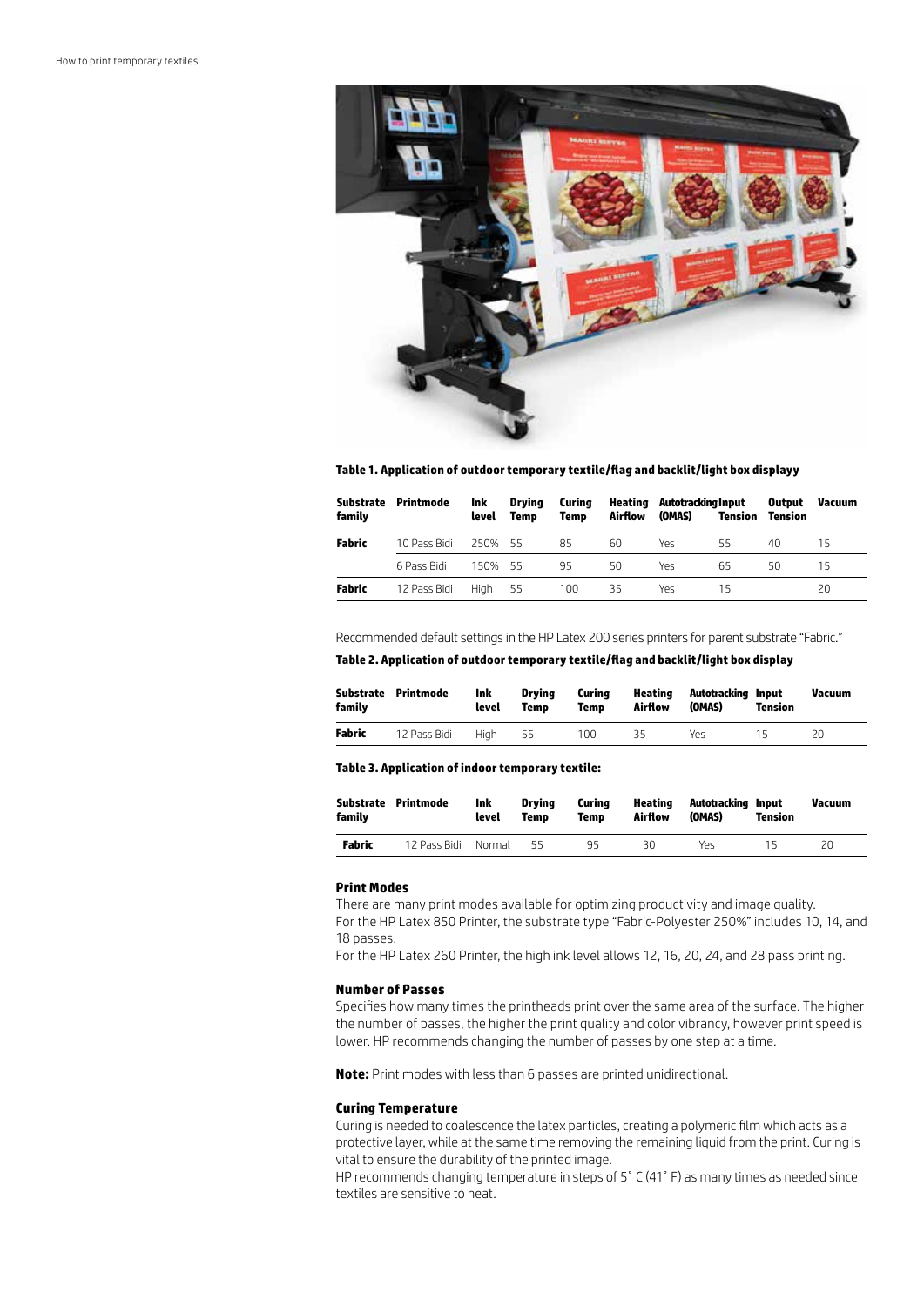

#### **Heating/Drying Temperature**

The heat applied in the printing zone removes water and fixes the image to the substrate. HP recommends changing temperature in steps of 5˚ C (41˚ F) as many times as needed since textiles are sensitive to heat. Use the following tables as guides for the relationship between curing and drying temperature on the HP Latex 800 series printers and the HP Latex 200 series printers.

#### **Guidelines for the drying and curing temperature settings for the HP Latex 800 series printers**

| <b>Curing (°C)</b> 85 80 85 85 85 |  |  |       | 90 90 95 | 100 | 100 |  |
|-----------------------------------|--|--|-------|----------|-----|-----|--|
| <b>Drying (°C)</b> 55 60 55 60 55 |  |  | 60 55 | 60 55    |     | -60 |  |

**Guidelines for the drying and curing temperature settings for the HP Latex 200 series printers**

| <b>Curing (°C)</b> 90 | - 90 |  | 100 | 100 |  |  |
|-----------------------|------|--|-----|-----|--|--|
| Drying $(°C)$ 50      | - 55 |  | 50  |     |  |  |

#### **Substrate Tension**

Tension is applied at the input and the output side. It must be evenly distributed along the entire width of the substrate, thus substrate load is a critical operation. HP recommends changing substrate tensions in steps of 10 N/m.

**Tips:** Input tension should be higher than output tension and the maximum gap between input and output tension is restricted to 25 N/m.

**Tips:** Output tension should be increased whenever vacuum pressure is increased.

**Note:** For HP Latex 200 series printers only, only input tension is provided.

#### **Airflow Power**

The airflow generated by the fans in the curing model is split into two air layers, one reaching the print zone and the other at the end of the curing zone. This is needed to help remove the moisture and co-solvents while the substrate is being heated by the drying and curing zones. HP recommends changing airflow power in increments of 10%.

#### **Vacuum Pressure**

The vacuum applied to the substrate in the printing zone helps to hold the substrate down on the print platen, keeping the distance to the printheads constant. When optimizing vacuum levels, HP recommends doing it in steps of 5 mmH2O.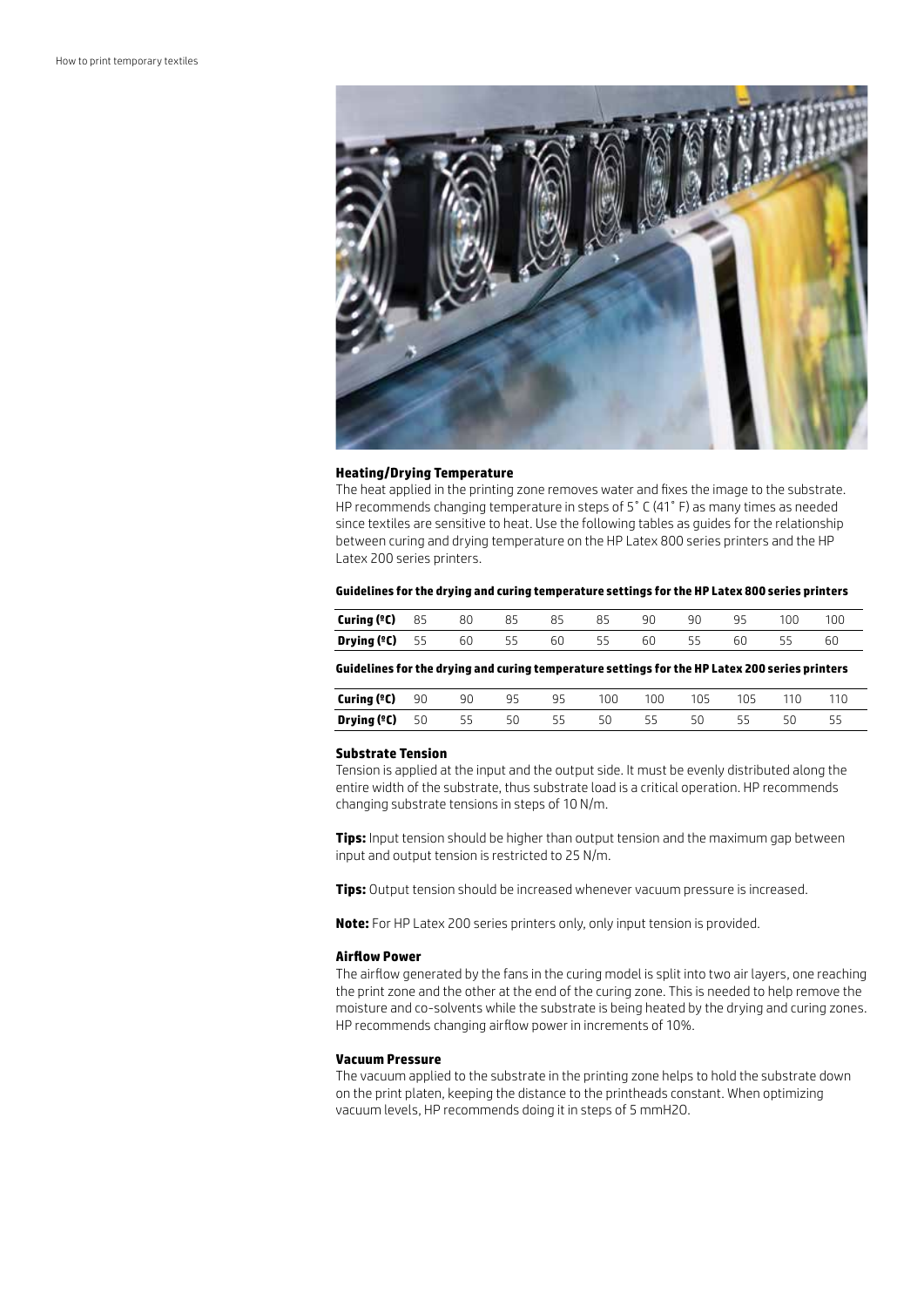

# **Tips and tricks for printing on textiles**

#### **Apply accessory to prevent wrinkles**

Because of the tendency of textile to stretch, wrinkles commonly occur.

#### *For the HP Scitex LX800 and HP Latex 820/850 printers*

Use the tension increment for efficient adjustment. To address tension difference between the center and edge of the media during printing, use the output diverter roll to synchronize tension across the media roll to avoid wrinkles that can result in a printhead crash.



*For the HP Latex 200 series printers*

The approach is similar to that for the HP Latex 800 series printers, however, because no output roll is provided, we recommend:

**<u></u>** Lower the loading table

#### **Use the take-up roll to collect the printout**

#### **Apply the loop shaper playing output tension role**

**Note:** For the HP Designjet L25500 Printer series without the loop shaper, use the heavy media core instead, per the figure below.

#### **Apply curing plate to maintain heat**

*This only applies for the HP Scitex LX800 and HP Latex 820/850 printers.* 

The curing plate must always be lifted up in a horizontal position for textile printing, unless the ink collector is installed for porous textile printing, because they conflict with each other mechanically.

The metal curing plate reflects an infrared beam that penetrates through the media, helping maintain heat to dry/cure the ink on the substrate more efficiently, and keeping the temperature sensor working properly.

Please refer to the "Image Quality Troubleshooting Guide" for more information. See [hp.com/go/LX850/media](http://www.hp.com/go/LX850/media)

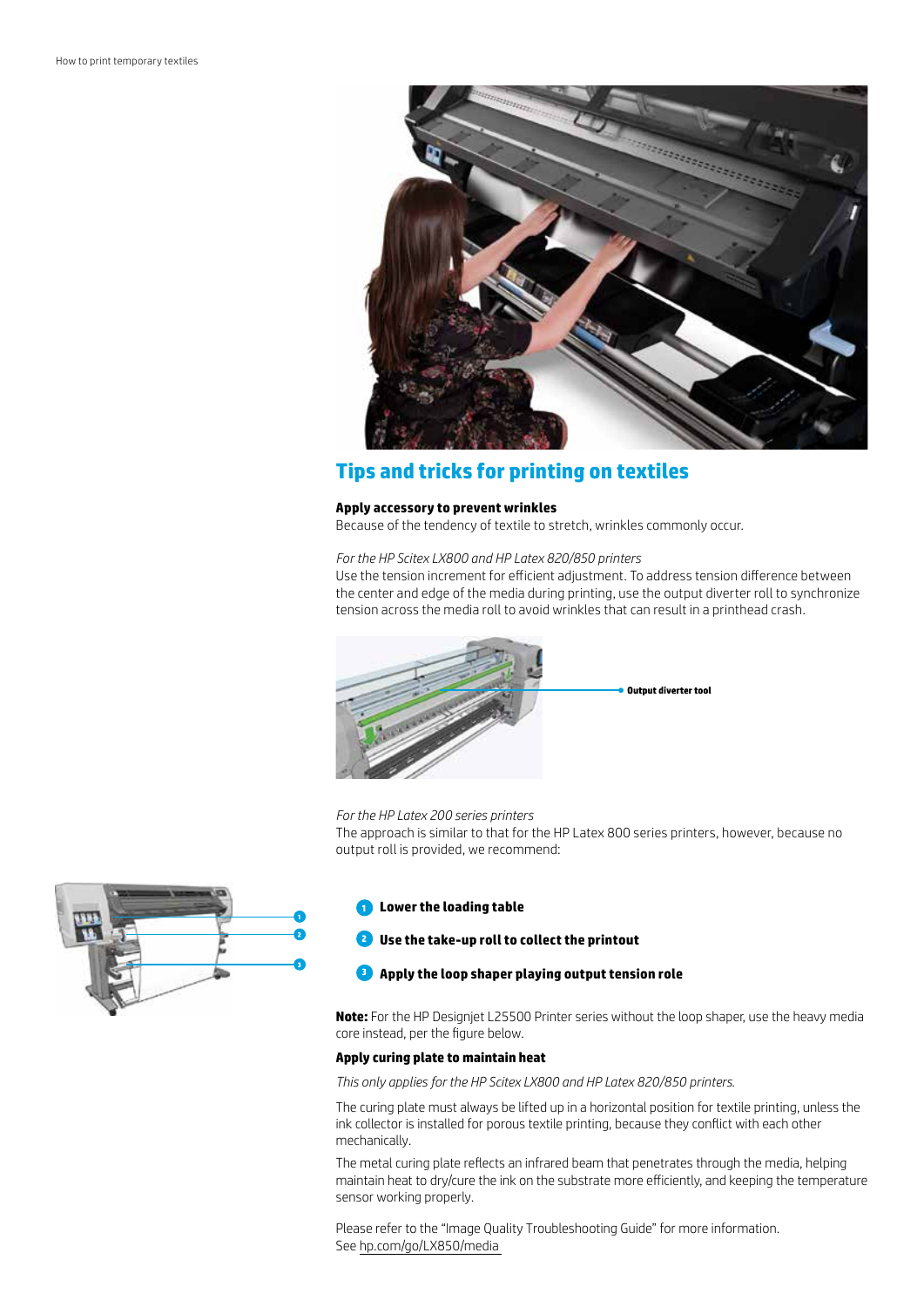#### **Textile Loading**

*This only applies for the HP Latex 260 and 280 printers.* 

Due to certain elasticity of textiles, loading work becomes tough while leading media to the printing zone. The loading accessory is designed to help in loading banner/textile/mesh substrates.

The process to utilize the loading accessory is:

**Note:** The media loading tool for the HP Latex 820 and 850 printers can also be used for loading textiles on those printers.

| Substrate load              |
|-----------------------------|
| ▶Load roll                  |
| Manual load                 |
| ► Load with accessory       |
| ► Learn how to load spindle |
|                             |
|                             |
|                             |

1 Select "Load with accessory" from the front panel.



- 3 Flip the white flaps back to cover the leading edge of the substrate. The black patches are magnetic and grip the substrate.
- 4 The loading accessory passes through the printer's substrate path with the substrate.



2 Lay the textile loading accessory on the loading table and put textile substrate leading edge from the roll on the loading accessory.



5 Once the substrate has been loaded, simply remove the textile loading accessory by opening the black patches.

#### **Ink load and color saturation**

High ink loads are recommended to maximize the color saturation in textiles, but too much ink may obscure details and ink may run through to the back of lighter weight textiles. Hence, utilizing the right settings for the specific media and application is essential. To obtain a list of recommended settings, please go to the Media Solutions Locator: [hp.com/go/mediasolutionslocator](http://www.hp.com/go/mediasolutionslocator)